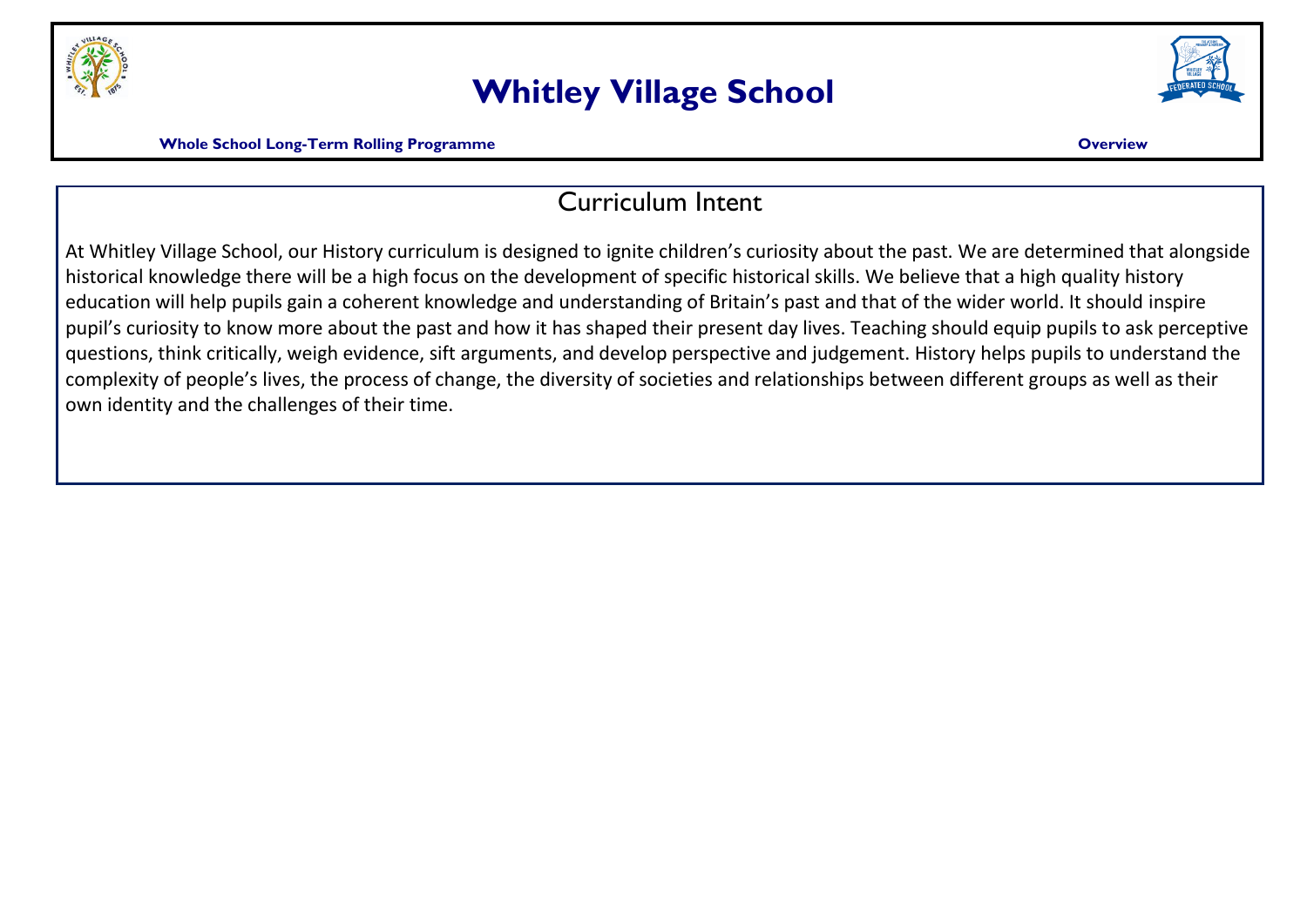## **History Knowledge and Skills Progression**

**Progression in history** involves developing historical perspective through ...

- *wider, more detailed and chronologically secure knowledge*
- *sharper methods of enquiry and communication*
- *deeper understanding of more complex issues and of abstract ideas*
- *closer integration of history's key concepts (see section 5 below \*)*
- *greater independence in applying all these qualities*

## *Specific knowledge will be identified in schemes of work*

|                                                                                                    | Reception                                                                                                                                                                                                                                                                                                                                                                        | Developed by the end of KSI                                                                                                                                                                                                                                                                  | Developed by the end of KS2                                                                                                                                                                                                                                                                                |
|----------------------------------------------------------------------------------------------------|----------------------------------------------------------------------------------------------------------------------------------------------------------------------------------------------------------------------------------------------------------------------------------------------------------------------------------------------------------------------------------|----------------------------------------------------------------------------------------------------------------------------------------------------------------------------------------------------------------------------------------------------------------------------------------------|------------------------------------------------------------------------------------------------------------------------------------------------------------------------------------------------------------------------------------------------------------------------------------------------------------|
| Chronological<br>knowledge /<br>understanding (including<br>characteristic features of<br>periods) | Use everyday language related to time<br>Order and sequence familiar events<br>Describe main story settings, events and principal<br>characters.<br>Talk about past and present events in their own lives and<br>in lives of family members.                                                                                                                                     | Develop an awareness of the past<br>$\bullet$<br>Use common words and phrases relating to<br>$\bullet$<br>the passing of time<br>Know where all people/events studied fit into a<br>$\bullet$<br>chronological framework<br>Identify similarities / differences between periods<br>$\bullet$ | Continue to develop chronologically secure knowledge of history<br>$\bullet$<br>Establish clear narratives within and across periods studied<br>$\bullet$<br>Note connections, contrasts and trends over time<br>$\bullet$                                                                                 |
| 2. Historical terms eg<br>empire, peasant                                                          | Extend vocabulary, especially by grouping and naming,<br>exploring meaning and sounds of new words.                                                                                                                                                                                                                                                                              | Use a wide vocabulary of everyday historical<br>$\bullet$<br>terms                                                                                                                                                                                                                           | Develop the appropriate use of historical terms<br>$\bullet$                                                                                                                                                                                                                                               |
| 3.<br><b>Historical enquiry -</b><br>evidence<br><b>Using</b><br><b>Communicating ideas</b>        | Be curious about people and show interest in stories<br>Answer 'how' and 'why' questions  in response to<br>stories or events.<br>Explain own knowledge and understanding, and asks<br>$\bullet$<br>appropriate questions.<br>Know that information can be retrieved from books<br>$\bullet$<br>and computers<br>Record, using marks they can interpret and explain<br>$\bullet$ | Ask and answer questions *<br>$\bullet$<br>Understand some ways we find out about the<br>$\bullet$<br>past<br>Choose and use parts of stories and other<br>$\bullet$<br>sources to show understanding (of concepts in<br>part 5 below)                                                       | Regularly address and sometimes devise historically valid questions *<br>$\bullet$<br>Understand how knowledge of the past is constructed from a range of<br>$\bullet$<br>sources<br>Construct informed responses by<br>$\bullet$<br>Selecting and organising relevant historical information<br>$\bullet$ |
| <b>Interpretations of history</b>                                                                  |                                                                                                                                                                                                                                                                                                                                                                                  | Identify different ways in which the past is<br>$\bullet$<br>represented                                                                                                                                                                                                                     | Understand that different versions of the past may exist, giving some reasons<br>for this                                                                                                                                                                                                                  |
| 5a.<br><b>Continuity and change in</b><br>and between periods                                      | Look closely at similarities, differences, patterns and<br>change<br>Develop understanding of growth, decay and changes<br>over time                                                                                                                                                                                                                                             | Identify similarities / differences between ways of life at<br>different times                                                                                                                                                                                                               | Describe / make links between main events, situations and changes within and<br>across different periods/societies                                                                                                                                                                                         |
| <b>5b.</b><br><b>Cause and</b><br>consequence                                                      | Question why things happen and give explanations                                                                                                                                                                                                                                                                                                                                 | Recognise why people did things, why events happened<br>and what happened as a result                                                                                                                                                                                                        | Identify and give reasons for, results of, historical events, situations, changes                                                                                                                                                                                                                          |
| 5c. Similarity /<br>within<br><b>Difference</b><br>a<br>period/situation (diversity)               | Know about similarities and differences between<br>themselves and others, and among families,<br>communities and traditions                                                                                                                                                                                                                                                      | Make simple observations about different types of<br>people, events, beliefs within a society                                                                                                                                                                                                | Describe social, cultural, religious and ethnic diversity in Britain & the wider<br>world                                                                                                                                                                                                                  |
| <b>5d. Significance</b> of events /<br>people                                                      | Recognise and describe special times or events for<br>family or friends                                                                                                                                                                                                                                                                                                          | Talk about who was important eg in a simple<br>historical account                                                                                                                                                                                                                            | Identify historically significant people and events in situations                                                                                                                                                                                                                                          |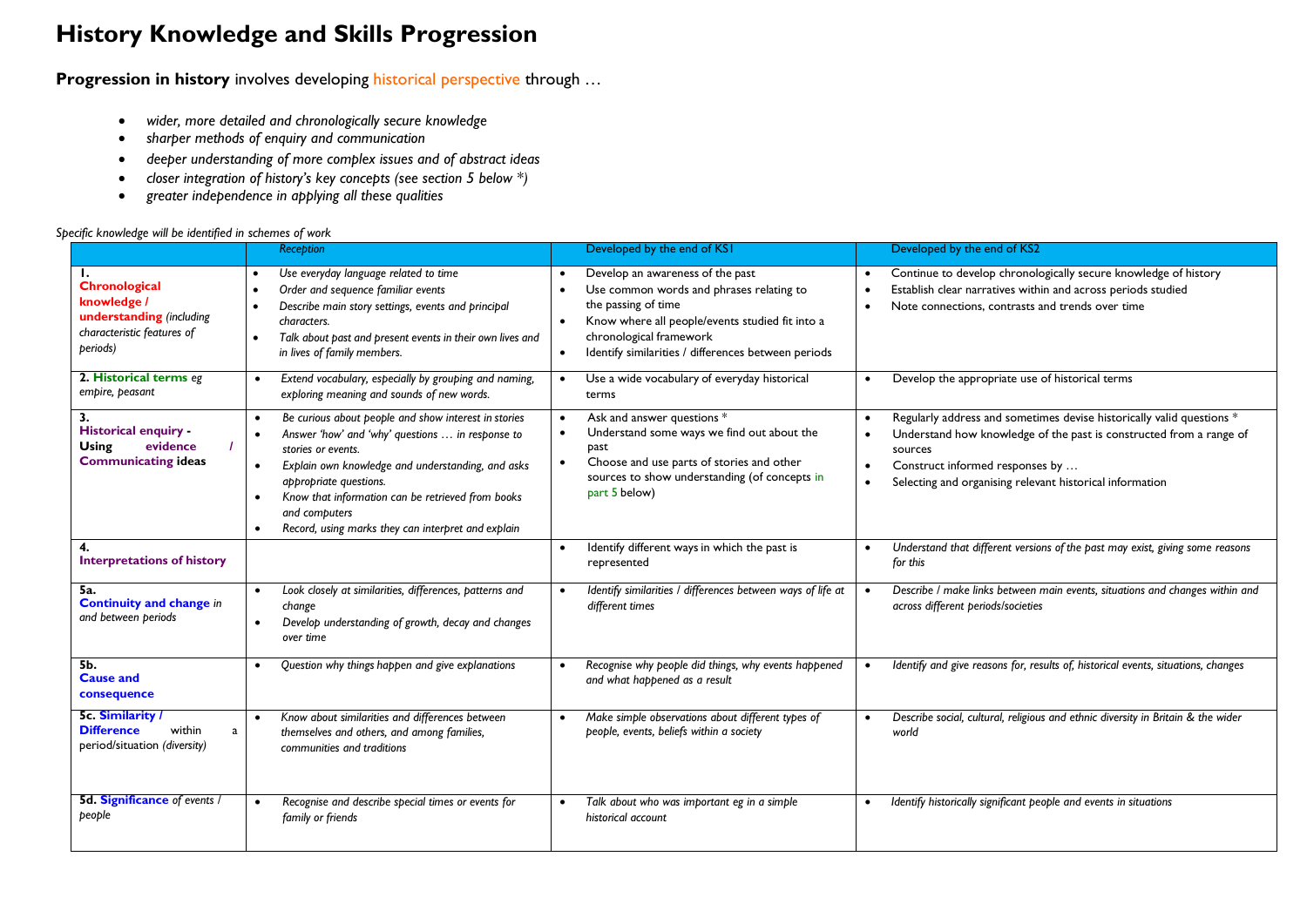| Year I                                                       |                                                                                                                                                               |                                                                                                                                                |                                                                                                                                                                                                                           |  |  |  |  |
|--------------------------------------------------------------|---------------------------------------------------------------------------------------------------------------------------------------------------------------|------------------------------------------------------------------------------------------------------------------------------------------------|---------------------------------------------------------------------------------------------------------------------------------------------------------------------------------------------------------------------------|--|--|--|--|
|                                                              | <b>Autumn Term</b>                                                                                                                                            | <b>Spring Term</b>                                                                                                                             | <b>Summer Term</b>                                                                                                                                                                                                        |  |  |  |  |
| Year                                                         | What is remembrance Sunday?<br>Events beyond living memory that are significant<br>nationally or globally.<br><b>WRITING FOCUS - Labels, lists, captions.</b> | Do we play with the same toys as our<br><b>Grandparents?</b><br>Changes within living memory.<br><b>WRITING FOCUS - Instructions.</b>          | Should we call Grace O'Malley a pirate?<br>The life of a significant individual in the past who<br>have contributed to national and international<br>achievements.<br><b>WRITING FOCUS - Non-chronological</b><br>report. |  |  |  |  |
| <b>Year 2/3/4 - Class 2</b>                                  |                                                                                                                                                               |                                                                                                                                                |                                                                                                                                                                                                                           |  |  |  |  |
|                                                              | <b>Autumn Term</b>                                                                                                                                            | <b>Spring Term</b>                                                                                                                             | <b>Summer Term</b>                                                                                                                                                                                                        |  |  |  |  |
|                                                              | Who were the Romans and what did they do?<br>The Roman Empire and its impact on Britain.<br><b>WRITING FOCUS - Chronological Reports.</b>                     | Who were the Elizabethans?<br>A study of an aspect or theme in British history<br>that extends pupils' chronological knowledge<br>beyond 1066. | Who was Walter Tull?<br>The life of a significant individual in the past who<br>have contributed to national and international<br>achievements. Use this to make comparisons with<br>different periods in time.           |  |  |  |  |
| <b>Year 2/3/4</b><br><b>Rolling</b><br><b>Programme</b><br>A |                                                                                                                                                               | <b>WRITING FOCUS - Explanation Text</b>                                                                                                        | <b>WRITING FOCUS - Information Text</b>                                                                                                                                                                                   |  |  |  |  |
|                                                              |                                                                                                                                                               |                                                                                                                                                |                                                                                                                                                                                                                           |  |  |  |  |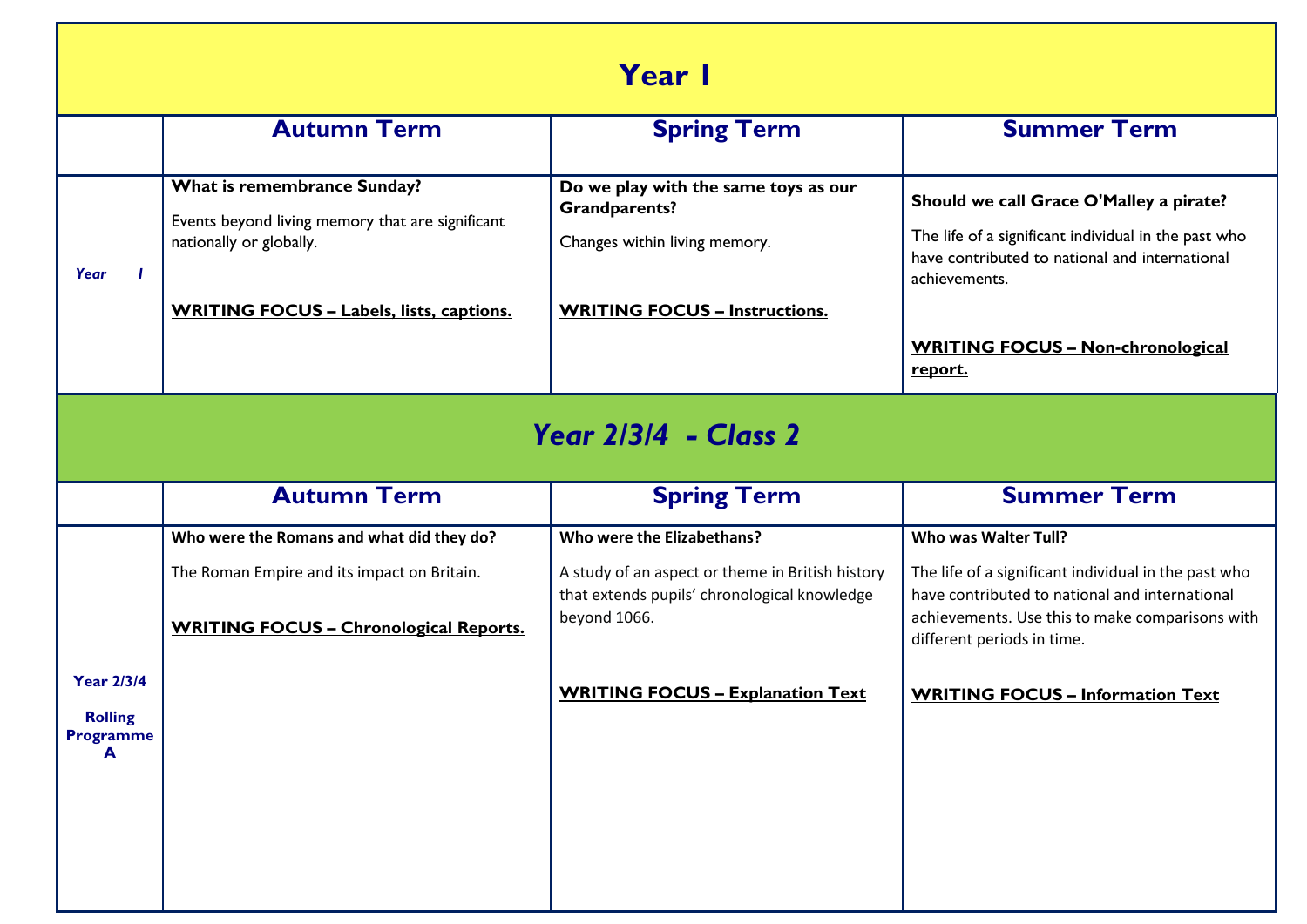|                                                              | A local history study (KS2)                                                                                                                                                                                                                                                                                                                                                                                                                                                                      | Would you like to attend school in the                                                                                                                                                                                                                                                             | What was the Great Fire of London?                                                                                                                                                                                                                                       |
|--------------------------------------------------------------|--------------------------------------------------------------------------------------------------------------------------------------------------------------------------------------------------------------------------------------------------------------------------------------------------------------------------------------------------------------------------------------------------------------------------------------------------------------------------------------------------|----------------------------------------------------------------------------------------------------------------------------------------------------------------------------------------------------------------------------------------------------------------------------------------------------|--------------------------------------------------------------------------------------------------------------------------------------------------------------------------------------------------------------------------------------------------------------------------|
| <b>Year 2/3/4</b><br><b>Rolling</b><br><b>Programme</b><br>в | Significant historical events, people and places<br>in their own locality. (KSI)<br>This could include:<br>a depth study linked to one of the British<br>areas of study listed above<br>a study over time tracing how several<br>aspects of national history are reflected in the locality<br>(this can go beyond 1066)<br>a study of an aspect of history or a site<br>dating from a period beyond 1066 that is significant<br>in the locality.<br><b>WRITING FOCUS - Chronological Reports</b> | past?<br>Changes within living memory - where<br>appropriate, these should be used to reveal<br>aspects of change in national life.<br>A study of an aspect or theme in British history<br>that extends pupils' chronological knowledge<br>beyond 1066.<br><b>WRITING FOCUS - Information Text</b> | Pupils should be taught about events beyond living<br>memory that are significant nationally or globally.<br>A study of an aspect or theme in British history<br>that extends pupils' chronological knowledge<br>beyond 1066.<br><b>WRITING FOCUS - Explanation Text</b> |
|                                                              |                                                                                                                                                                                                                                                                                                                                                                                                                                                                                                  |                                                                                                                                                                                                                                                                                                    |                                                                                                                                                                                                                                                                          |
|                                                              |                                                                                                                                                                                                                                                                                                                                                                                                                                                                                                  |                                                                                                                                                                                                                                                                                                    |                                                                                                                                                                                                                                                                          |
| <b>Year 2/3/4</b><br><b>Rolling</b><br><b>Programme</b><br>C | Why is Rosa Parks significant?<br>The life of a significant individual in the past who<br>have contributed to national and international<br>achievements. Use this to make comparisons with<br>different periods in time.<br><b>WRITING FOCUS - Chronological Reports</b>                                                                                                                                                                                                                        | What happened to the Titanic?<br>Study of an event from British history beyond<br>living memory that are significant nationally or<br>globally.<br><b>WRITING FOCUS - Information Text</b>                                                                                                         | Who were the Georgians?<br>A study of an aspect or theme in British history<br>that extends pupils' chronological knowledge<br>beyond 1066.<br><b>WRITING FOCUS - Explanation Text</b>                                                                                   |